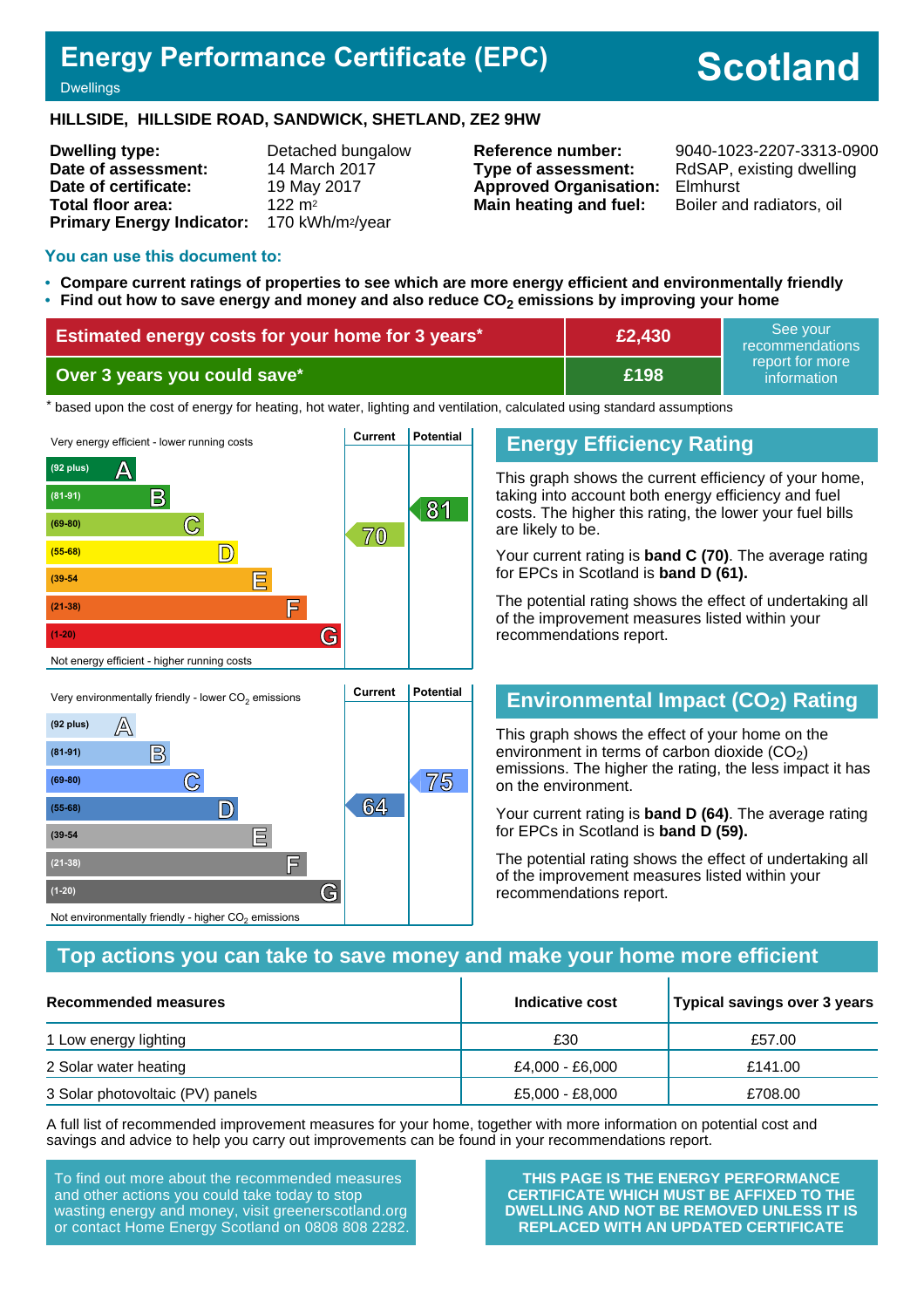#### HILLSIDE, HILLSIDE ROAD, SANDWICK, SHETLAND, ZE2 9HW 19 May 2017 RRN: 9040-1023-2207-3313-0900

## **Summary of the energy performance related features of this home**

This table sets out the results of the survey which lists the current energy-related features of this home. Each element is assessed by the national calculation methodology; 1 star = very poor (least efficient), 2 stars = poor, 3 stars = average, 4 stars = good and 5 stars = very good (most efficient). The assessment does not take into consideration the condition of an element and how well it is working. 'Assumed' means that the insulation could not be inspected and an assumption has been made in the methodology, based on age and type of construction.

| <b>Element</b>        | <b>Description</b>                                                                                                                      | <b>Energy Efficiency</b> | <b>Environmental</b>    |
|-----------------------|-----------------------------------------------------------------------------------------------------------------------------------------|--------------------------|-------------------------|
| Walls                 | Granite or whinstone, with internal insulation<br>System built, with internal insulation<br>Timber frame, as built, insulated (assumed) | *****<br>★★★★★<br>★★★★★  | ★★★★★<br>★★★★★<br>★★★★★ |
| Roof                  | Pitched, 300 mm loft insulation<br>Flat, insulated                                                                                      | ★★★★★<br>★★★★☆           | *****<br>★★★★☆          |
| Floor                 | Suspended, insulated<br>Solid, insulated (assumed)                                                                                      |                          |                         |
| Windows               | Fully double glazed                                                                                                                     | ★★★☆☆                    | ★★★☆☆                   |
| Main heating          | Boiler and radiators, oil                                                                                                               | ★★★☆☆                    | ★★★★☆                   |
| Main heating controls | Programmer, room thermostat and TRVs                                                                                                    | ★★★★☆                    | ★★★★☆                   |
| Secondary heating     | None                                                                                                                                    |                          |                         |
| Hot water             | From main system                                                                                                                        | ★★★☆☆                    | ★★★☆☆                   |
| Lighting              | Low energy lighting in 68% of fixed outlets                                                                                             | ★★★★☆                    | ★★★★☆                   |

## **The energy efficiency rating of your home**

Your Energy Efficiency Rating is calculated using the standard UK methodology, RdSAP. This calculates energy used for heating, hot water, lighting and ventilation and then applies fuel costs to that energy use to give an overall rating for your home. The rating is given on a scale of 1 to 100. Other than the cost of fuel for electrical appliances and for cooking, a building with a rating of 100 would cost almost nothing to run.

As we all use our homes in different ways, the energy rating is calculated using standard occupancy assumptions which may be different from the way you use it. The rating also uses national weather information to allow comparison between buildings in different parts of Scotland. However, to make information more relevant to your home, local weather data is used to calculate your energy use,  $CO<sub>2</sub>$  emissions, running costs and the savings possible from making improvements.

## **The impact of your home on the environment**

One of the biggest contributors to global warming is carbon dioxide. The energy we use for heating, lighting and power in our homes produces over a quarter of the UK's carbon dioxide emissions. Different fuels produce different amounts of carbon dioxide for every kilowatt hour (kWh) of energy used. The Environmental Impact Rating of your home is calculated by applying these 'carbon factors' for the fuels you use to your overall energy use.

The calculated emissions for your home are 44 kg  $CO<sub>2</sub>/m<sup>2</sup>/yr$ .

The average Scottish household produces about 6 tonnes of carbon dioxide every year. Based on this assessment, heating and lighting this home currently produces approximately 5.4 tonnes of carbon dioxide every year. Adopting recommendations in this report can reduce emissions and protect the environment. If you were to install all of these recommendations this could reduce emissions by 1.2 tonnes per year. You could reduce emissions even more by switching to renewable energy sources.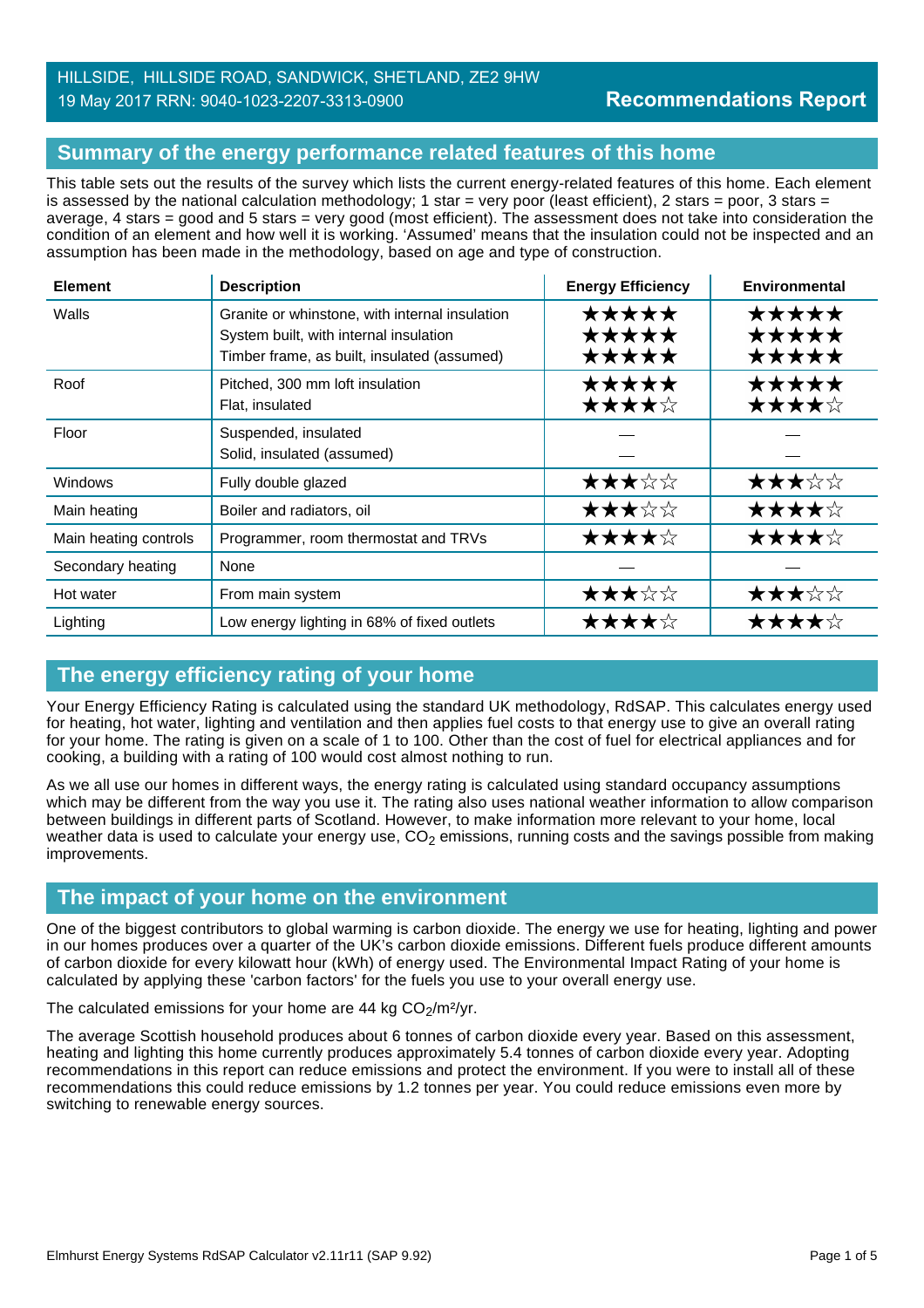| <b>Estimated energy costs for this home</b> |                                      |                               |                                 |  |
|---------------------------------------------|--------------------------------------|-------------------------------|---------------------------------|--|
|                                             | <b>Current energy costs</b>          | <b>Potential energy costs</b> | <b>Potential future savings</b> |  |
| <b>Heating</b>                              | £1,740 over 3 years                  | £1,761 over 3 years           |                                 |  |
| <b>Hot water</b>                            | £414 over 3 years                    | £261 over 3 years             | You could                       |  |
| Lighting                                    | £276 over 3 years                    | £210 over 3 years             | save £198                       |  |
|                                             | Totals $\left  \pounds2,430 \right $ | £2,232                        | over 3 years                    |  |

These figures show how much the average household would spend in this property for heating, lighting and hot water. This excludes energy use for running appliances such as TVs, computers and cookers, and the benefits of any electricity generated by this home (for example, from photovoltaic panels). The potential savings in energy costs show the effect of undertaking all of the recommended measures listed below.

#### **Recommendations for improvement**

The measures below will improve the energy and environmental performance of this dwelling. The performance ratings after improvements listed below are cumulative; that is, they assume the improvements have been installed in the order that they appear in the table. Further information about the recommended measures and other simple actions to take today to save money is available from the Home Energy Scotland hotline which can be contacted on 0808 808 2282. Before carrying out work, make sure that the appropriate permissions are obtained, where necessary. This may include permission from a landlord (if you are a tenant) or the need to get a Building Warrant for certain types of work.

| <b>Recommended measures</b> |                                           |                             | <b>Typical saving</b> | <b>Rating after improvement</b> |                    |
|-----------------------------|-------------------------------------------|-----------------------------|-----------------------|---------------------------------|--------------------|
|                             |                                           | Indicative cost<br>per year |                       | <b>Energy</b>                   | <b>Environment</b> |
| $\mathbf 1$                 | Low energy lighting for all fixed outlets | £30                         | £19                   | $C$ 71                          | D 64               |
|                             | Solar water heating                       | £4,000 - £6,000             | £47                   | C73                             | D 68               |
|                             | Solar photovoltaic panels, 2.5 kWp        | £5,000 - £8,000             | £236                  | <b>B</b> 81                     | C75                |

## **Choosing the right improvement package**

For free and impartial advice on choosing suitable measures for your property, contact the Home Energy Scotland hotline on 0808 808 2282 or go to www.greenerscotland.org.

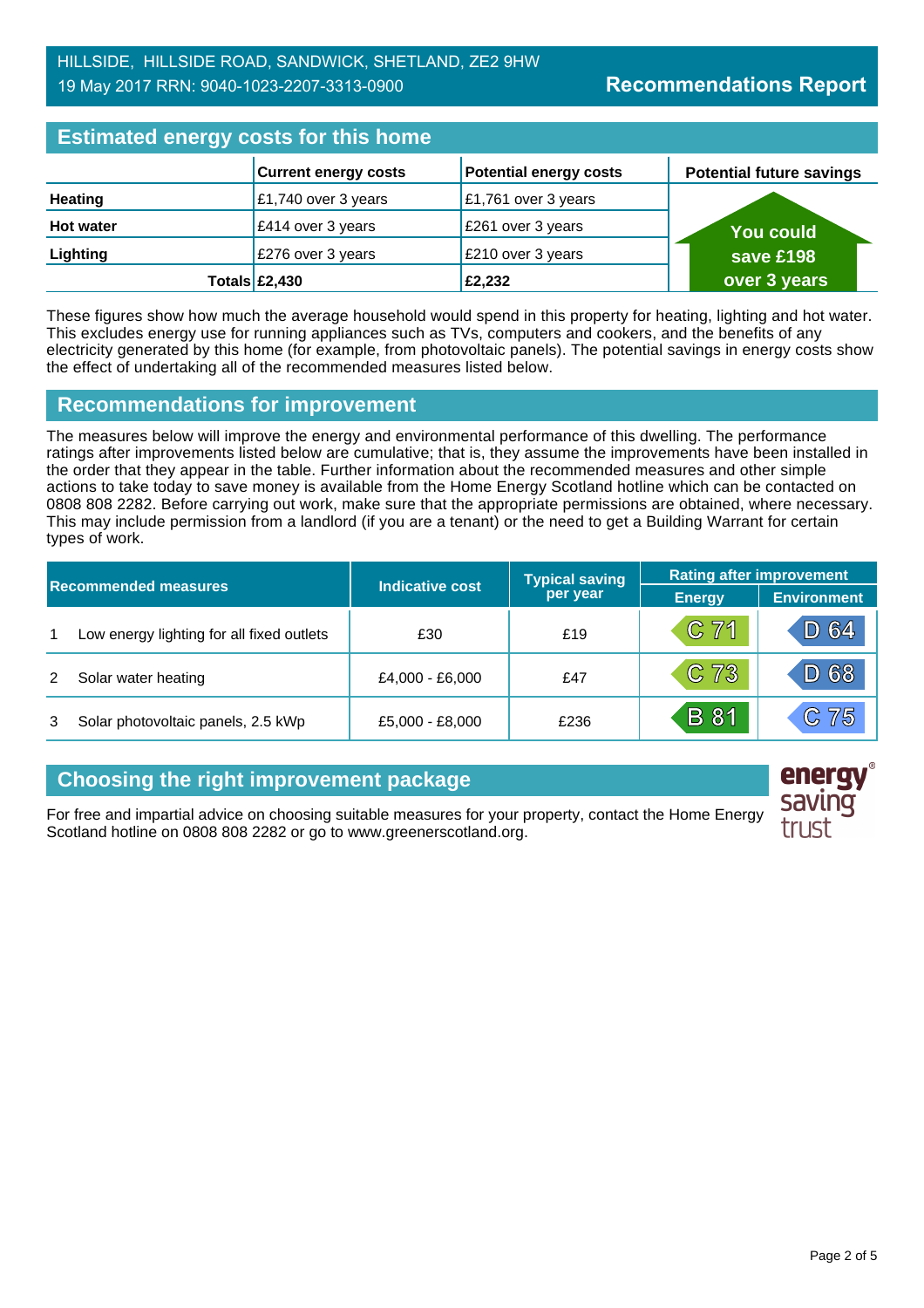#### **About the recommended measures to improve your home's performance rating**

This section offers additional information and advice on the recommended improvement measures for your home

#### **1 Low energy lighting**

Replacement of traditional light bulbs with energy saving bulbs will reduce lighting costs over the lifetime of the bulb, and they last many times longer than ordinary light bulbs. Low energy lamps and fittings are now commonplace and readily available. Information on energy efficiency lighting can be found from a wide range of organisations, including the Energy Saving Trust (http://www.energysavingtrust.org.uk/home-energyefficiency/lighting).

#### **2 Solar water heating**

A solar water heating panel, usually fixed to the roof, uses the sun to pre-heat the hot water supply. This can significantly reduce the demand on the heating system to provide hot water and hence save fuel and money. Planning permission might be required, building regulations generally apply to this work and a building warrant may be required, so it is best to check these with your local authority. You could be eligible for Renewable Heat Incentive payments which could appreciably increase the savings beyond those shown on your EPC, provided that both the product and the installer are certified by the Microgeneration Certification Scheme (or equivalent). Details of local MCS installers are available at www.microgenerationcertification.org.

#### **3 Solar photovoltaic (PV) panels**

A solar PV system is one which converts light directly into electricity via panels placed on the roof with no waste and no emissions. This electricity is used throughout the home in the same way as the electricity purchased from an energy supplier. Planning permission might be required, building regulations generally apply to this work and a building warrant may be required, so it is best to check with your local authority. The assessment does not include the effect of any Feed-in Tariff which could appreciably increase the savings that are shown on this EPC for solar photovoltaic panels, provided that both the product and the installer are certified by the Microgeneration Certification Scheme (or equivalent). Details of local MCS installers are available at www.microgenerationcertification.org.

#### **Low and zero carbon energy sources**

Low and zero carbon (LZC) energy sources are sources of energy that release either very little or no carbon dioxide into the atmosphere when they are used. Installing these sources may help reduce energy bills as well as cutting carbon.

**LZC energy sources present:** There are none provided for this home

#### **Your home's heat demand**

In this section, you can see how much energy you might need to heat your home and provide hot water. These are estimates showing how an average household uses energy. These estimates may not reflect your actual energy use, which could be higher or lower. You might spend more money on heating and hot water if your house is less energy efficient. The table below shows the potential benefit of having your loft and walls insulated. Visit https://energysavingtrust.org.uk/energy-at-home for more information.

| <b>Heat demand</b>           | <b>Existing dwelling</b> | Impact of loft<br>insulation | Impact of cavity<br>wall insulation | Impact of solid wall<br>insulation |
|------------------------------|--------------------------|------------------------------|-------------------------------------|------------------------------------|
| Space heating (kWh per year) | 12.280                   | N/A                          | N/A                                 | N/A                                |
| Water heating (kWh per year) | 2.951                    |                              |                                     |                                    |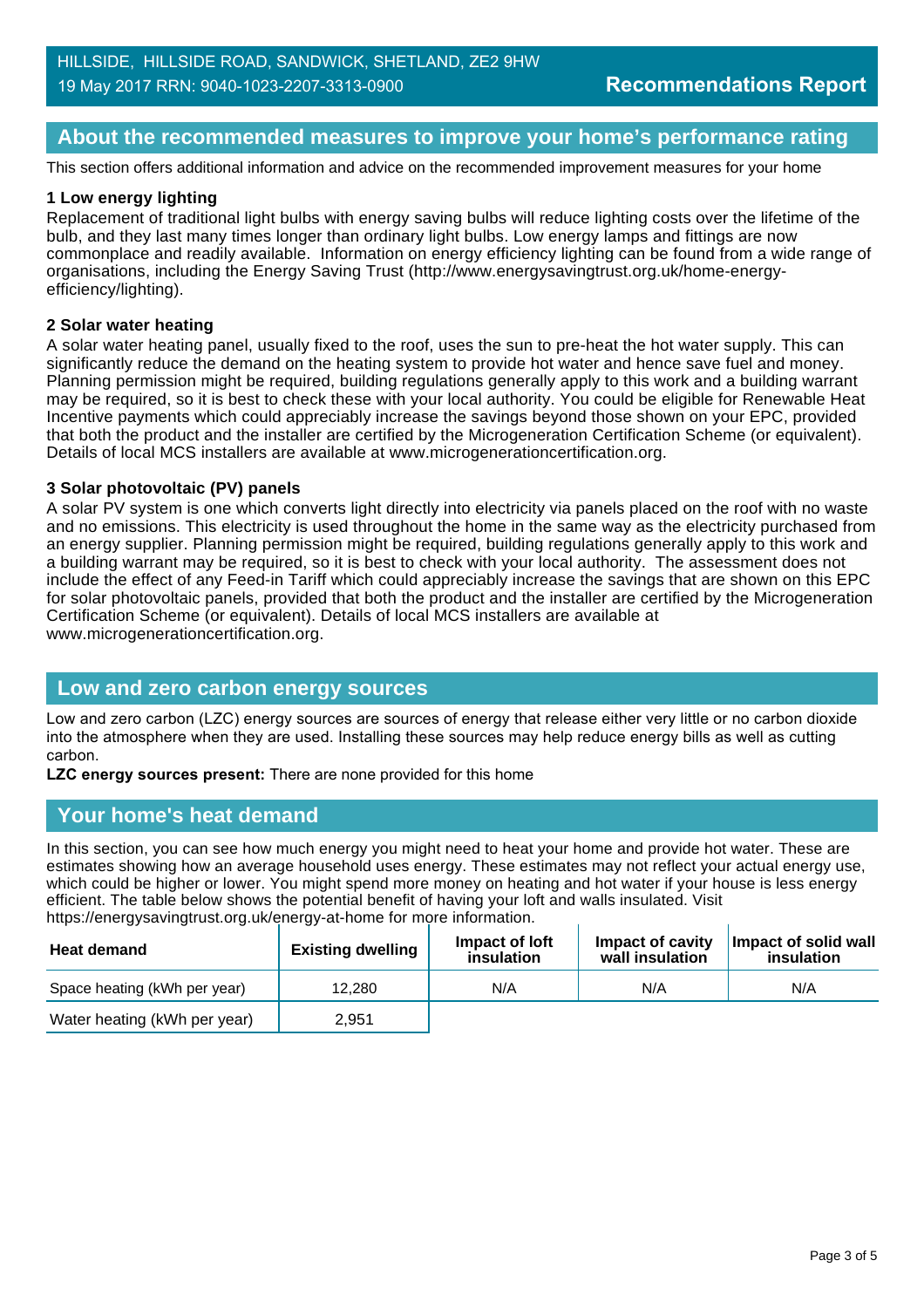## **About this document**

This Recommendations Report and the accompanying Energy Performance Certificate are valid for a maximum of ten years. These documents cease to be valid where superseded by a more recent assessment of the same building carried out by a member of an Approved Organisation.

The Energy Performance Certificate and this Recommendations Report for this building were produced following an energy assessment undertaken by an assessor accredited by Elmhurst (www.elmhurstenergy.co.uk), an Approved Organisation Appointed by Scottish Ministers. The certificate has been produced under the Energy Performance of Buildings (Scotland) Regulations 2008 from data lodged to the Scottish EPC register. You can verify the validity of this document by visiting www.scottishepcregister.org.uk and entering the report reference number (RRN) printed at the top of this page.

| Mr. Alan Grieve              |
|------------------------------|
| EES/020070                   |
| Shetland Islands Council.    |
| <b>Town Hall</b>             |
| Shetland                     |
| Lerwick                      |
| ZE1 OJL                      |
| 01595 744819                 |
| alan.grieve2@shetland.gov.uk |
| No related party             |
|                              |

If you have any concerns regarding the content of this report or the service provided by your assessor you should in the first instance raise these matters with your assessor and with the Approved Organisation to which they belong. All Approved Organisations are required to publish their complaints and disciplinary procedures and details can be found online at the web address given above.

#### **Use of this energy performance information**

Once lodged by your EPC assessor, this Energy Performance Certificate and Recommendations Report are available to view online at www.scottishepcregister.org.uk, with the facility to search for any single record by entering the property address. This gives everyone access to any current, valid EPC except where a property has a Green Deal Plan, in which case the report reference number (RRN) must first be provided. The energy performance data in these documents, together with other building information gathered during the assessment is held on the Scottish EPC Register and is available to authorised recipients, including organisations delivering energy efficiency and carbon reduction initiatives on behalf of the Scottish and UK governments. A range of data from all assessments undertaken in Scotland is also published periodically by the Scottish Government. Further information on these matters and on Energy Performance Certificates in general, can be found at www.gov.scot/epc.